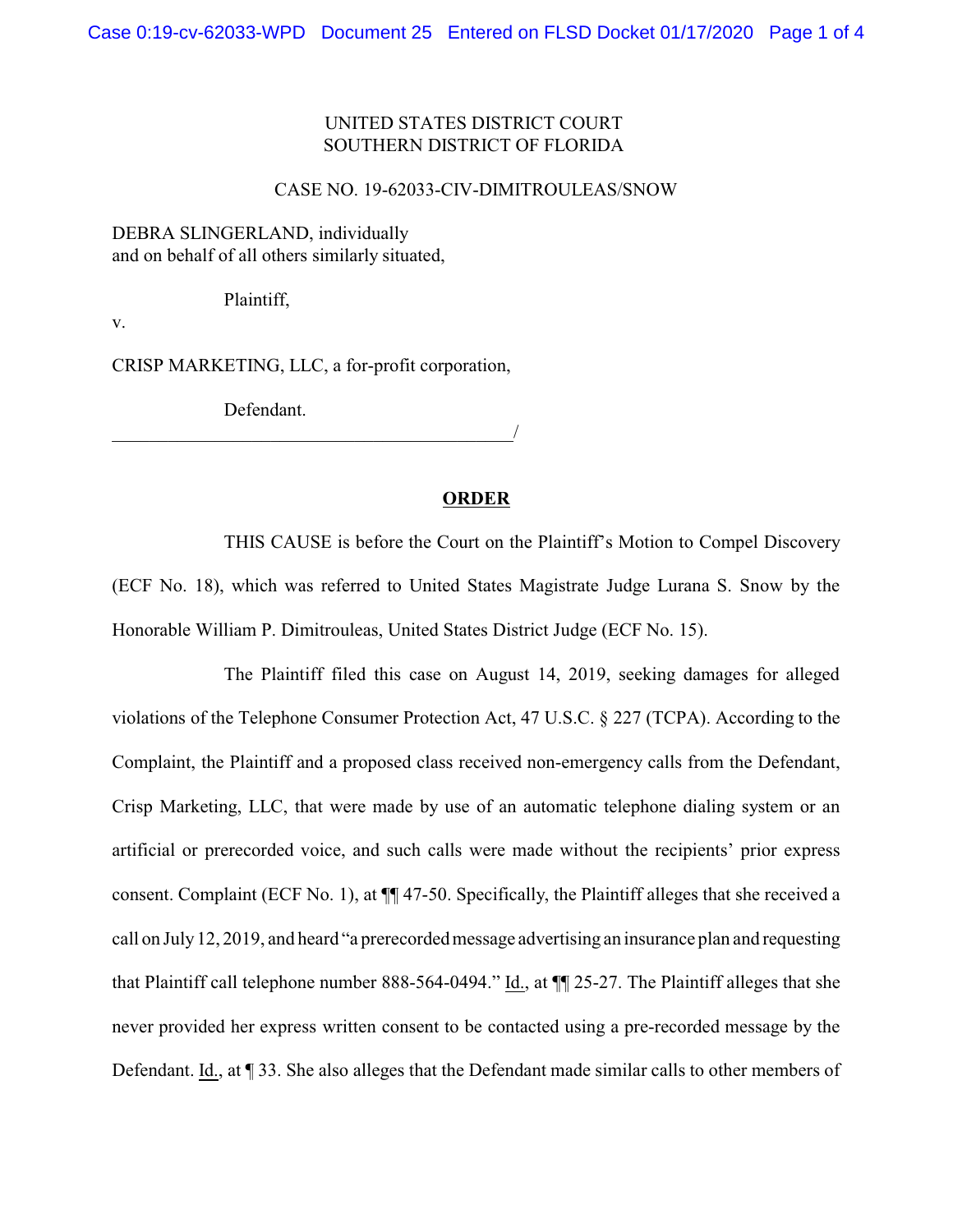the proposed class of plaintiffs and the calls were made "without regard to whether Defendant had first obtained express permission from the called party to make such calls." Id., at ¶¶ 4, 48-49. The Plaintiff seeks injunctive relief and damages of \$500 for each negligent violation of the TCPA, and treble damages, up to \$1,500, for each knowing and/or willful violation of the TCPA. Id., at ¶¶ 6, 51.

The Defendant filed its Answer and Affirmative Defenses on September 25, 2019, alleging, *inter alia*, defenses of prior express consent, lack of standing by the Plaintiff, waiver, and that the penalties and fines of the TCPA are unconstitutional. (ECF No. 10)

On November 5, 2019, the Court entered its scheduling Order, setting trial for March 2021, and providing a discovery cutoff of October 16, 2029. (ECF No. 15)

On December 15, 2019, the Plaintiff filed her Motion to Compel, arguing that the Defendant's discovery responses, served on November 20, 2019, were insufficient as to the Plaintiff's Requests for Production and Interrogatories. (ECF No. 18). The Motion was timely, pursuant to Local Rule 26.1(g), S.D. Fla. L.R.

According to the Plaintiff, the Defendant refused to provide any discovery responses related to the class, and alleged that it had "valid prior express written consent" from Plaintiff. See, e.g., Defendant's Response to Plaintiff's First Request for Production (ECF No. 18-3), at 3. The Plaintiff argues that the Defendant is preventing the Plaintiff from obtaining relevant discovery that is necessary for her to prepare her motion for class certification. The Defendant's opposition to the Motion to Compel failed to address any of the specific discovery requests and instead stated its position as to bifurcation of discovery. On today's date, Judge Dimitrouleas denied the Defendant's Motion to Bifurcate Discovery, Order (ECF No. 24).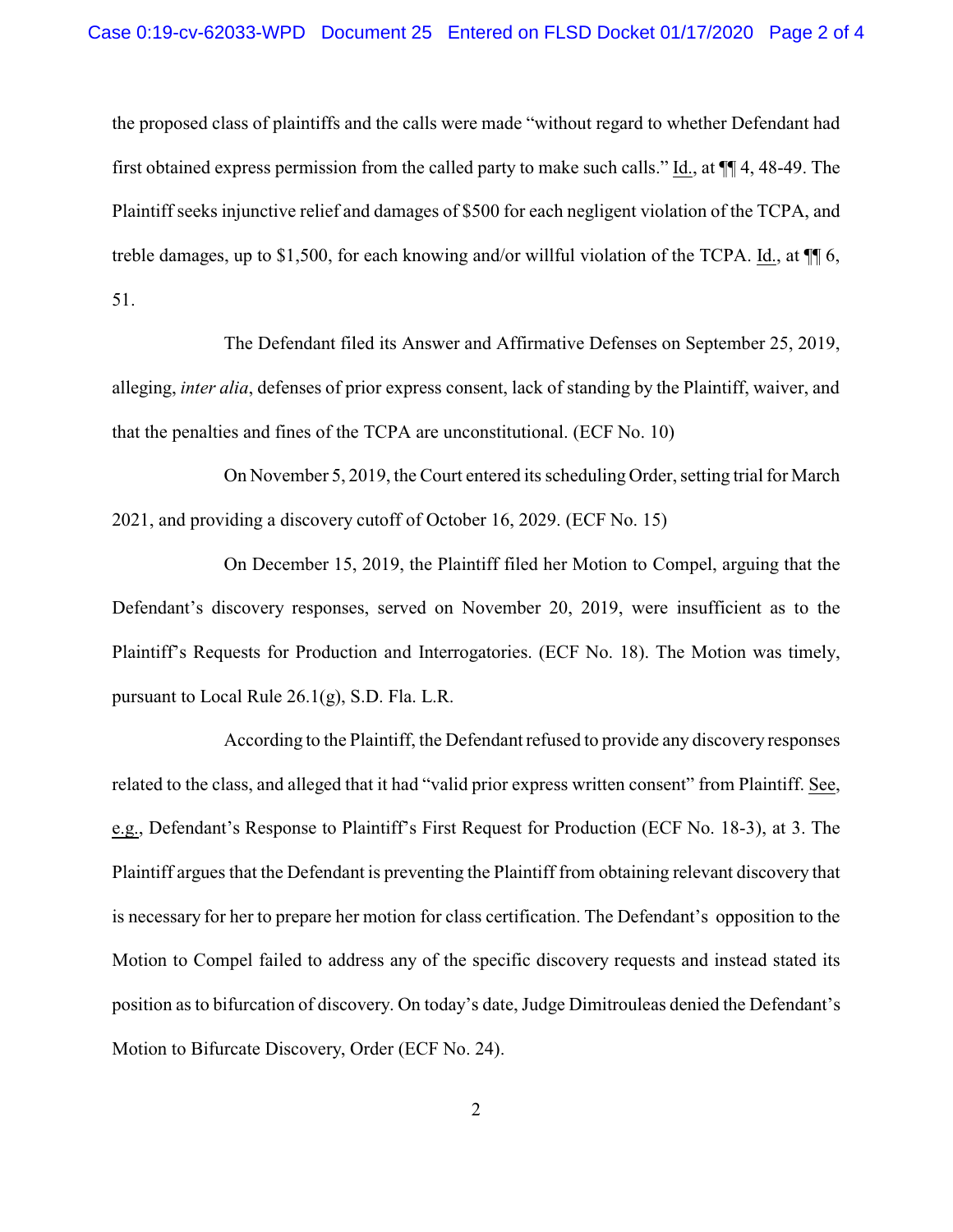The Court has reviewed the Plaintiff's Motion to Compel and agrees with the Plaintiff that the Defendant's responses are insufficient and the objections should be overruled. The Plaintiff's TCPA claim determines the scope of relevant discovery, pursuant to Rule 26(b)(1). An individual may bring an action for violation of the TCPA 47 U.S.C. § 227(b)(3). To state a claim under the TCPA, a plaintiff must sufficiently allege that: (1) a call was made to their phone, (2) by the use of an automatic dialing system or an artificial or prerecorded voice, and (3) without the prior express consent of the called party. Gulisano v. J.A. Cambece Law Office, PC, 15-81378-WPD, 2016 WL 7536097 (S.D. Fla. Aug. 8, 2016) (citation omitted).<sup>1</sup>

A party seeking class certification bears the burden of establishing each element of Rule 23(a), Fed. R. Civ. P. London v. Wal-Mart Stores, 340 F.3d 1246, 1253 (11th Cir. 2003) (reversing certification of class where plaintiff who was stockbroker and friend of proposed class counsel failed to establish that he was adequate representative). "Rule 23 does not set forth a mere pleading standard.... [The Plaintiff] must affirmativelydemonstrate [its] compliance with the Rule." Wal-Mart Stores, Inc. v. Dukes, 564 U.S. 338, 350 (2011).

Rule 23(a) authorizes a member of a class of plaintiffs to sue as a representative of the class if certain requirements, "commonly referred to as numerosity, commonality, typicality, and adequacy of representation," are met. Little v. T-Mobile USA, Inc., 691 F.3d 1302, 1304 (11th Cir. 2012) (internal quotation and citation omitted). Courts impose an additional requirement, implicit in Rule 23(a), that a proposed class be "adequately defined and clearly ascertainable." Little, 691 F.3d at 1304. The party seeking class certification "must not only 'be prepared to prove that there

<sup>&</sup>lt;sup>1</sup>The TCPA prohibits the use of an "automatic telephone dialing system" or an "artificial or prerecorded voice" to make calls to a cellular telephone number without prior express consent of the called party "unless such call is made solely to collect a debt owed to or guaranteed by the United States." 47 U.S.C. § 227(b)(1)(A)(iii).